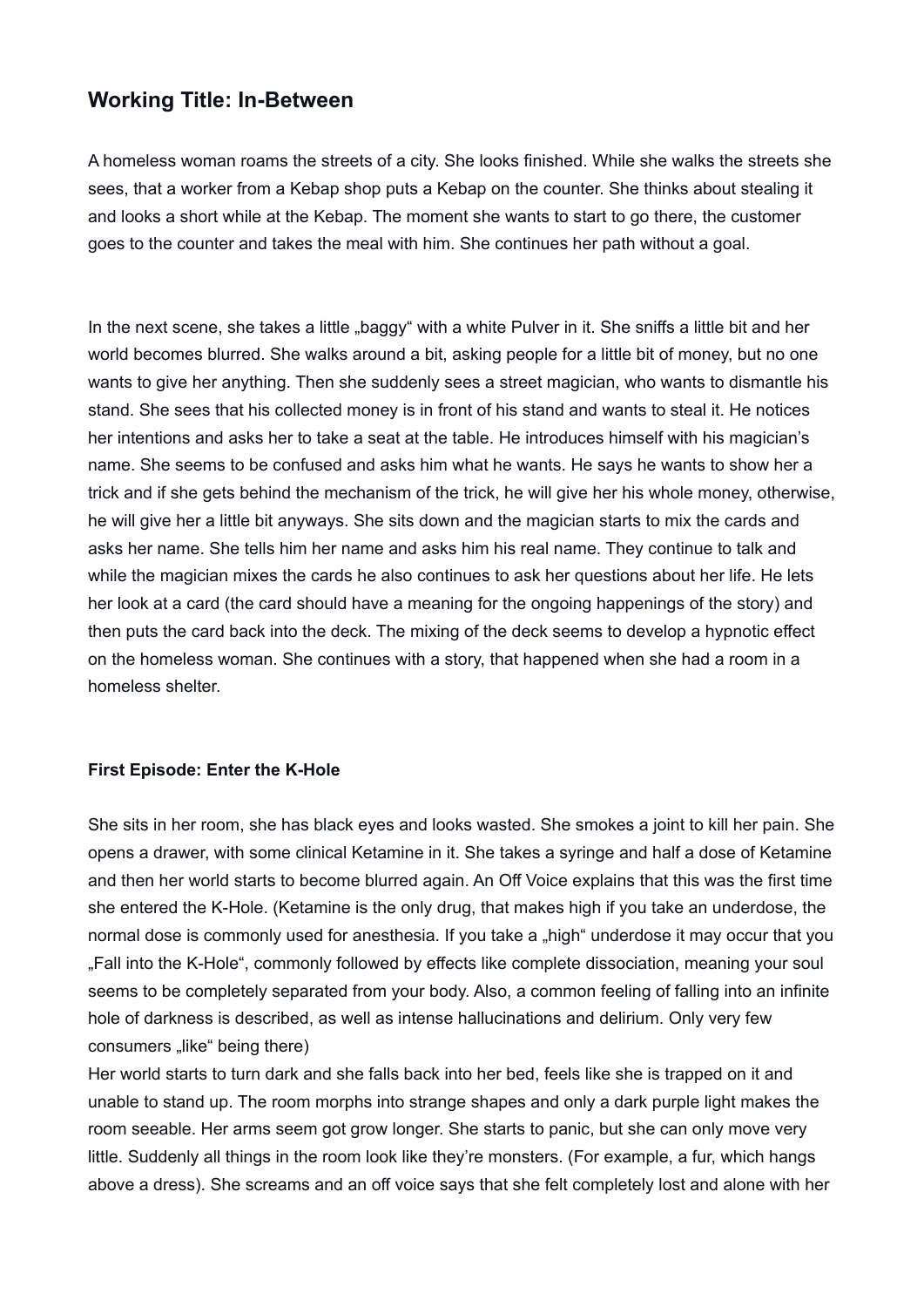problems, that her life would be over now. Existential thoughts come to her mind, like what if our whole universe is just one single cell of another lifeform and the whole multiverse combined adds up to be this lifeform, which could be something completely insignificant for existence itself like we are, but for us humans beings something like a god. Then we would be something as important as Mitochondria for this lifeform.

The next day she wakes up and everything is back to the state it was before. But She realizes that what she felt intensely during the K-Hole was her whole life in one sad moment combined.

### **Intermission**

The magician mixed the deck through and tells her to draw any card she wants. She draws the card and it was the same card, that she drew before. The magician then starts to tell her, that he also had problems with drug abuse. He says that he tried to escape reality, just to be obtained by his traumas in the end. He asks her what she thinks was the trick, but she can't answer yet. He starts to tell a story from his life, which had an impact on him.

### **Second Episode: The Rope**

The magician sits in front of a TV. He describes not feeling amused by the show anymore and suddenly he notices a strange figure at the end of the room, it's a rope, bound like a rope to hang people. He looks confused, grabs the rope, and throws it in the trash. The next day the rope appeared again, still far away, when he wants to take a shower. The magician starts to feel a chill. He throws it away again. Now the story begins to skip a few days in between, and the magician describes finding this rope more and more close to himself. The images start to become more grey from scene to scene. He tries to do things he liked before, but he seems to fade away more from his life, as he knew it every day. He isolates himself from the outer world and also becomes paranoid because of the rope, that won't let go of him. One day he suddenly wakes up with the rope around his neck and the image becomes red and he realizes and the voice-over from the magician on the present day that something has to change, he has become completely lonely because he has lost his trust in the world. He puts down the rope takes out the deck of a drawer and decides to go back into life step by step and revive his old passion of doing magic tricks. He also mentions that he wears the rope with him every day now and stopped to try to resist, but it seems to become more distant again.

#### **Back again in the main storyline**

The woman suddenly guesses the mechanism of the trick, because of the stories, that they told each other. The magician is astonished, only very few people can guess the mechanism behind